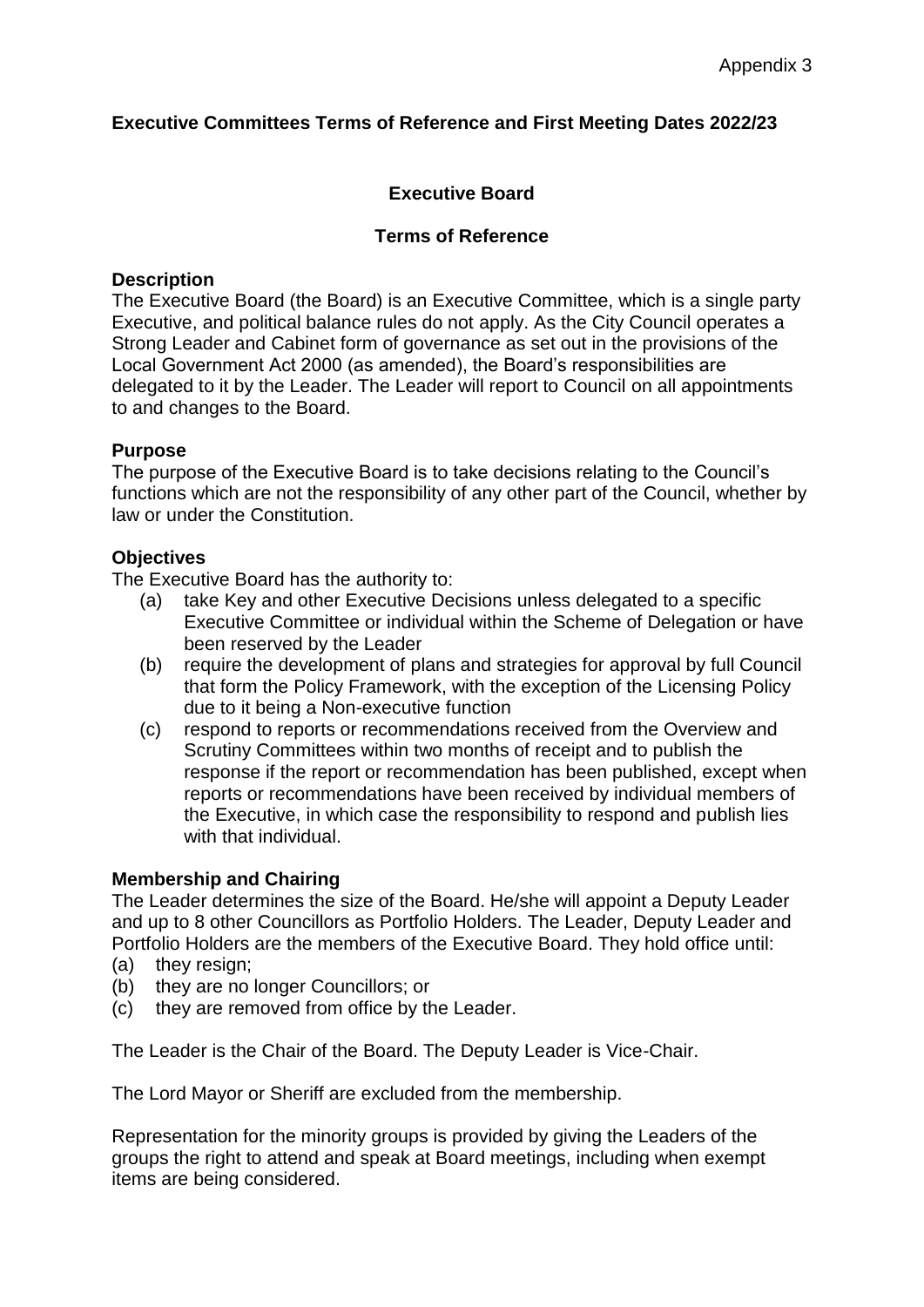In agreement with the Leader, Non-executive Councillors can address Executive Board on matters specifically relevant to their ward.

### **Substitutes**

No substitute members are permitted for the Board.

#### **Quorum**

The standard quorum for Council committees applies to Board.

## **Frequency of Meetings**

The usual frequency of meetings will be once a month, with the exception of August.

### **Duration**

There is no limit on the lifespan of the Executive Board.

First meeting date in 2022/23: 24 May 2022 2pm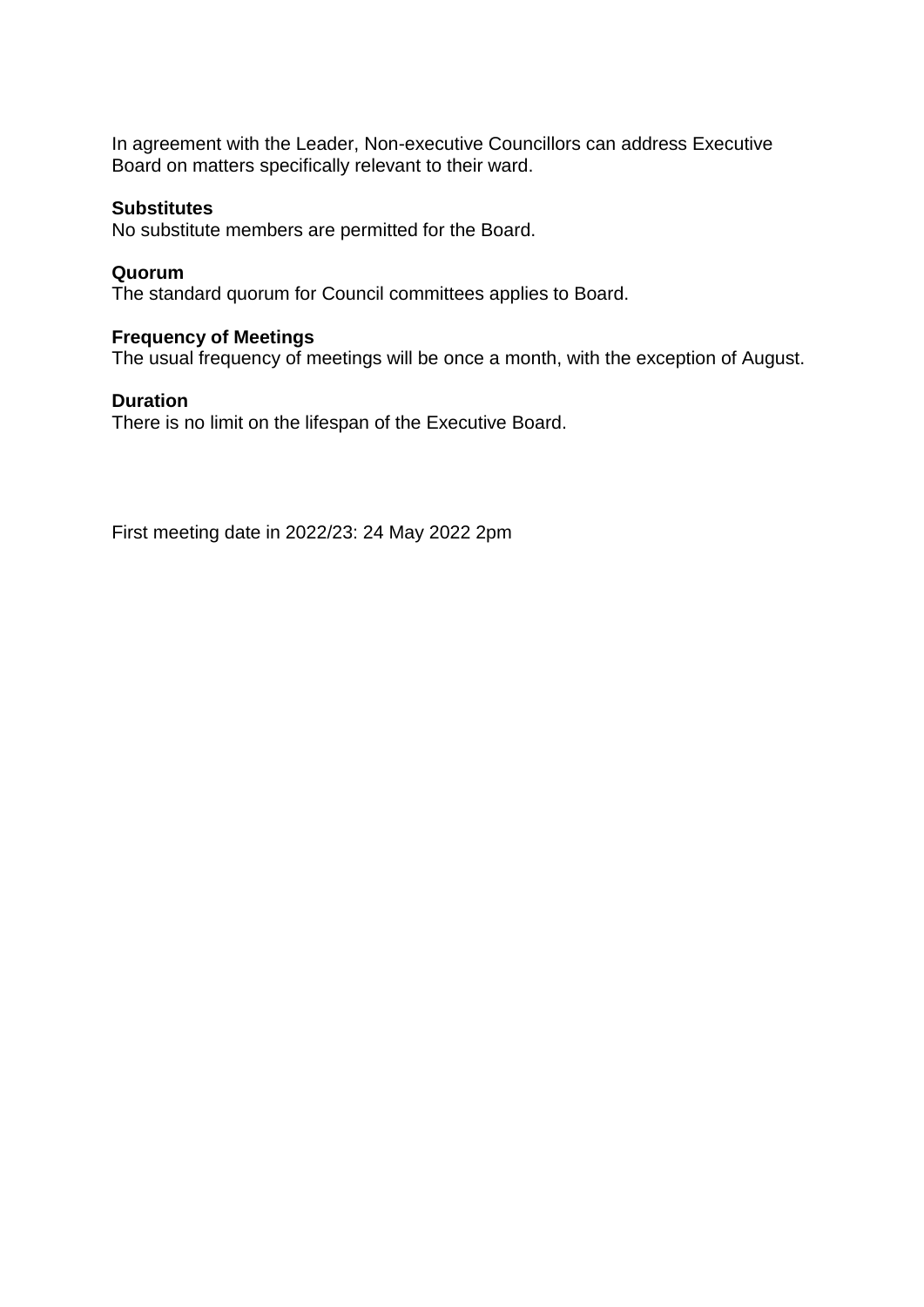# **Commissioning and Procurement Executive Committee**

## **Terms of Reference**

## **Description**

The Commissioning and Procurement Executive Committee is an Executive Committee, and political balance rules do not apply. The Committee is accountable to the Leader.

# **Purpose**

The purpose of the Commissioning and Procurement Executive Committee is to approve and oversee the delivery of the Council's commissioning and procurement work programme.

# **Objectives**

The Commissioning and Procurement Executive Committee will:

- (a) review the implementation of the Commissioning Framework and Procurement Strategy across the City Council
- (b) evaluate the impact of the Commissioning Framework
- (c) evaluate the impact of the Procurement Strategy
- (d) approve the Council's annual commissioning work programme
- (e) approve the Council's annual procurement plan
- (f) approve procurement, commissioning and de-commissioning proposals, including at Key Decision level, identified for review in the annual work programme, and occasional urgent decisions not included in the work programme
- (g) review, by exception, outcomes achieved and delivery against the Nottingham City Council Commissioning Framework's Guiding Principles
- (h) review, by exception, outcomes achieved and delivery against the Nottingham City Council Procurement Strategy Guiding Principles
- (i) approve and oversee the commissioning and implementation of the third sector Area Based Grant programme and any other voluntary sector grants of £25,000 and above.

# **Membership and Chairing**

The Commissioning and Procurement Executive Committee has 5 Portfolio Holders as members, which are appointed by the Leader.

The Chair will be the Portfolio Holder with responsibility for commissioning and procurement.

If the Chair of the Health and Wellbeing Board is not a member, s/he will be nonvoting co-opted member.

Standing invitations, with speaking rights but not voting rights, are made to representatives of the Voluntary Sector, namely Nottingham Community and Voluntary Service. These invitations do not extend to any exempt or confidential discussions.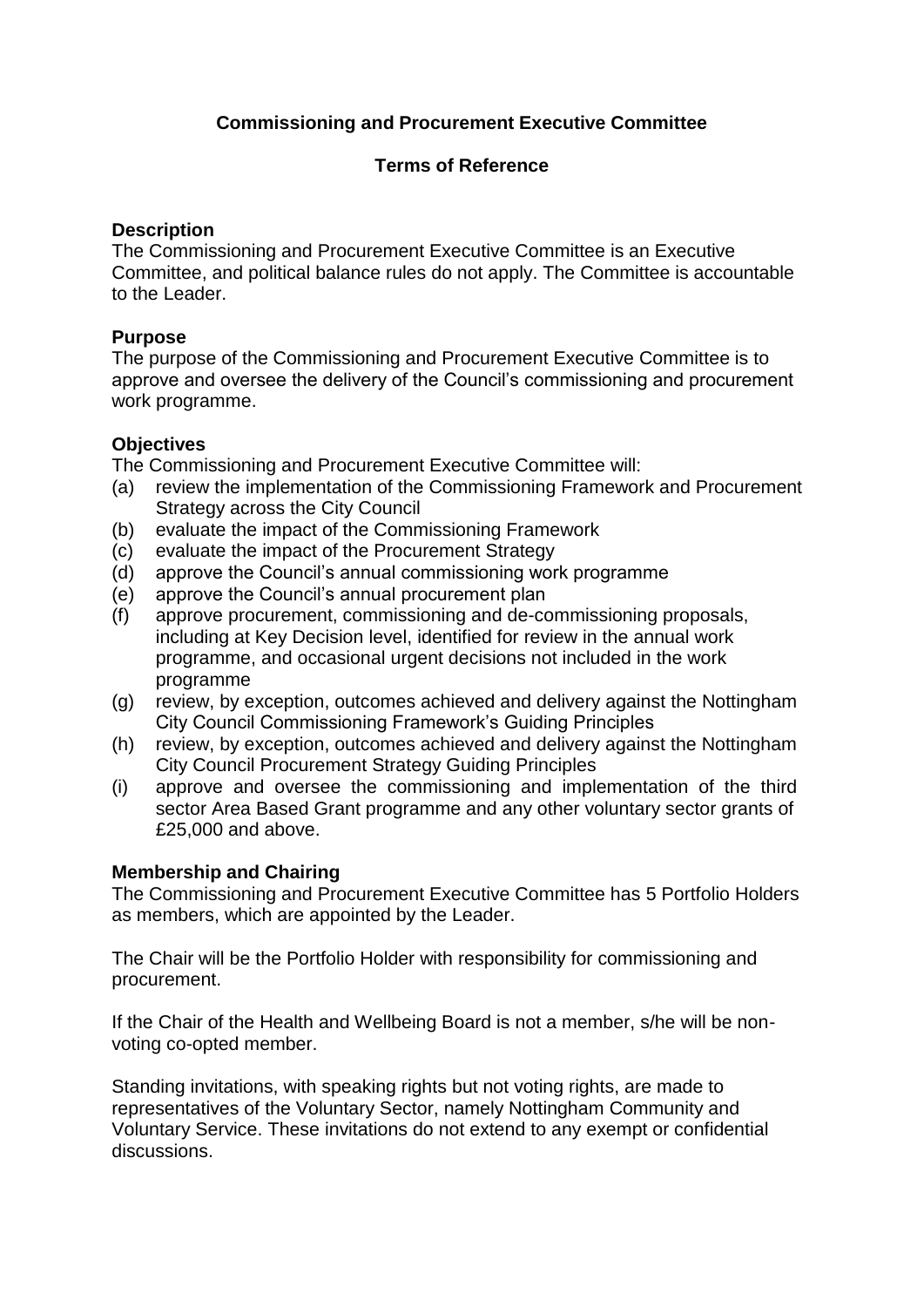### **Substitutes**

Substitute members are permitted for the Committee.

### **Quorum**

The quorum for the Committee is 2 members.

### **Frequency of Meetings**

The usual frequency of meetings will be once a month, with the exception of August.

### **Duration**

There is no limit on the lifespan of the Commissioning and Procurement Executive Committee.

First meeting date in 2022/23: 10 May 2022 10am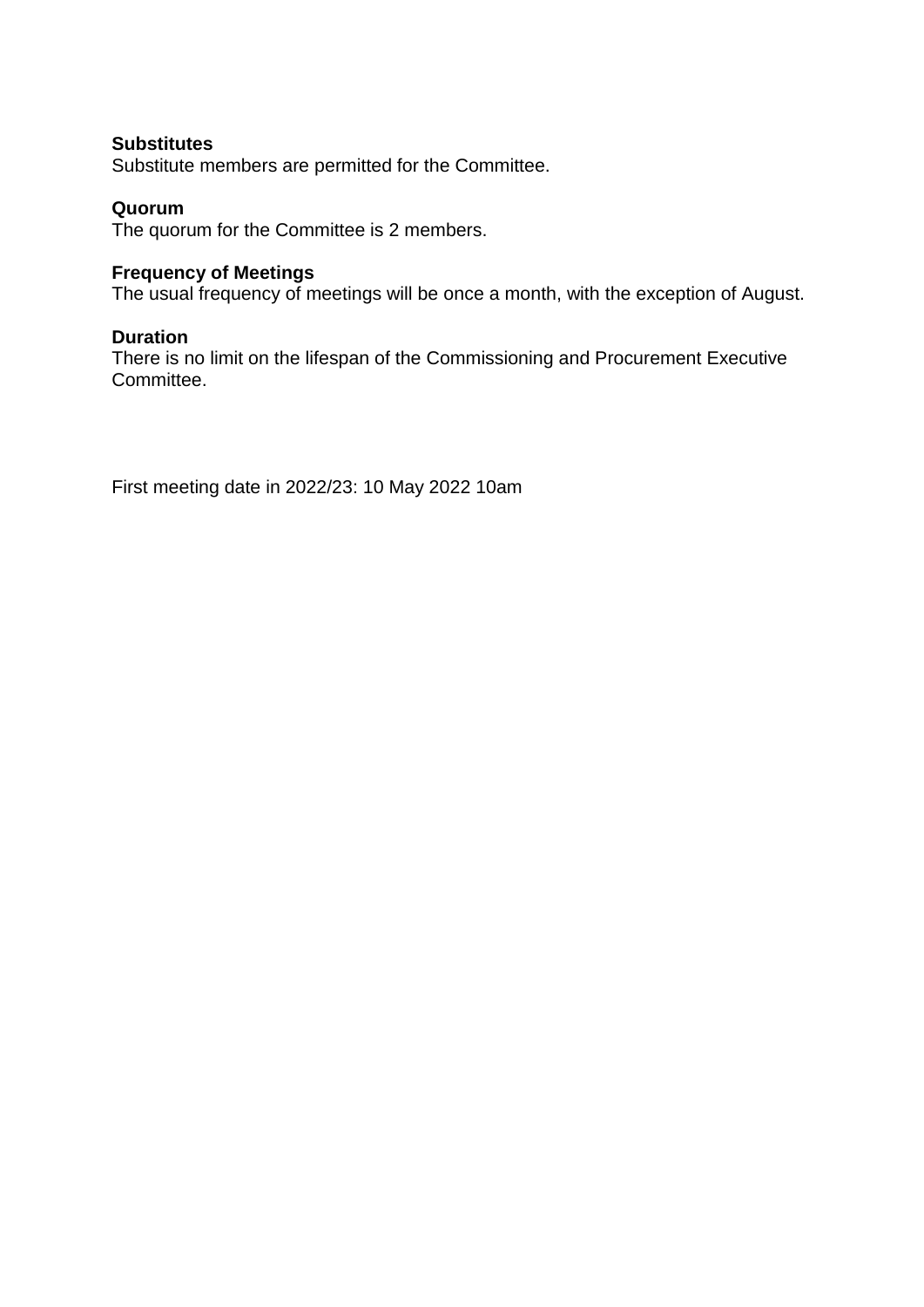## **Companies Governance Executive Committee**

### **Terms of Reference**

### **Description**

The Companies Governance Executive Committee is an Executive Committee, which is single party, and political balance rules do not apply. As the City Council operates a Strong Leader and Cabinet form of governance as set out in the provisions of the Local Government Act 2000 (as amended), the Committee's responsibilities are delegated to it by the Leader. The Leader will report to Council on all appointments to and changes to the Board.

## **Purpose**

To approve and oversee the Council's strategic objectives across the Nottingham City Council group of companies and to support the development of the Group in line with the Council's regulations and ambitions.

### **Objectives**

- (a) To give direction to the Authority on the vision and ambition of the Council with reference to its commercial activities.
- (b) to review the implementation of the Council's commercial approach including its group companies in relation to the development of the companies and the group.
- (c) to evaluate the impact of group companies and commercial activities on the achievement of the Council's strategic objectives.
- (d) to approve group company structure proposals and other formal structures to protect the legal and commercial interests of the Council as shareholder, as identified for review in the annual work programme, and occasional urgent decisions not included in the work programme.
- (e) to review, by exception, outcomes achieved and delivery against the Nottingham City Council company governance principles and approve measures taken to enable any deficiencies identified to be remedied; and
- (f) to take Key Decisions within its remit where appropriate.

## **Membership and Chairing**

The Committee has 5 members who must be drawn from the Council's Executive.

The Leader of the Council will chair the Committee and the Portfolio Holder with responsibility for finance must be one of the members.

Standing invitations with speaking, but not voting, rights are made to the Chief Executive, the Monitoring Officer, the Strategic Director of Finance and representatives of the group companies. The Sub-Committee may invite any person it considers able to support its work to participate on a non-voting basis, either generally or in relation to specific strategies, projects and/or initiatives.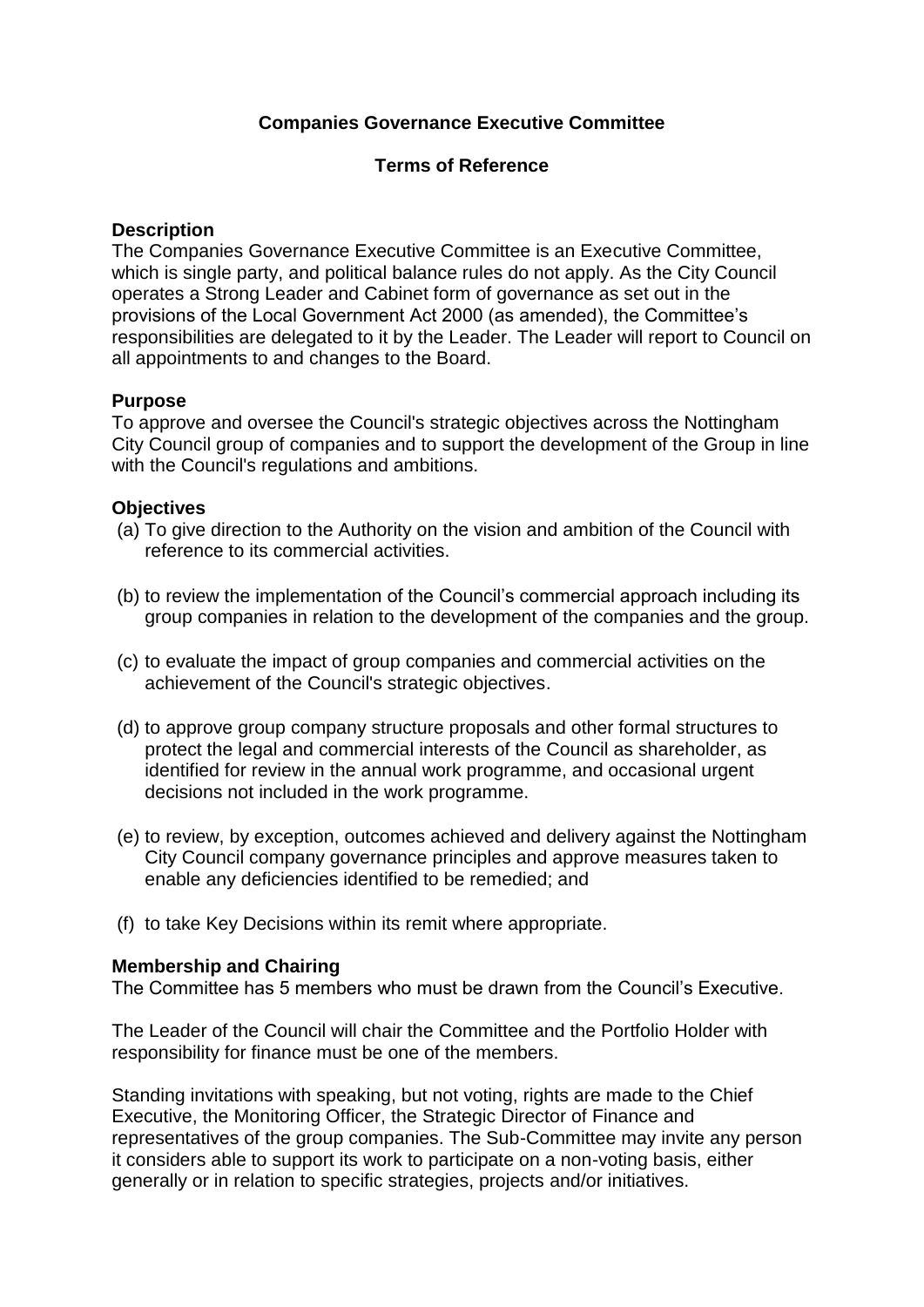## **Substitutes**

Substitute members are permitted for this Committee but must be drawn from the Council's Executive.

### **Quorum**

The standard quorum applies to this Committee.

#### **Frequency of Meetings**

The Sub-Committee will normally meet six times a year or at such other frequency as is determined.

### **Duration**

There is no limit on the lifespan of this Committee.

First meeting date in 2022/23: 24 May 2022 3pm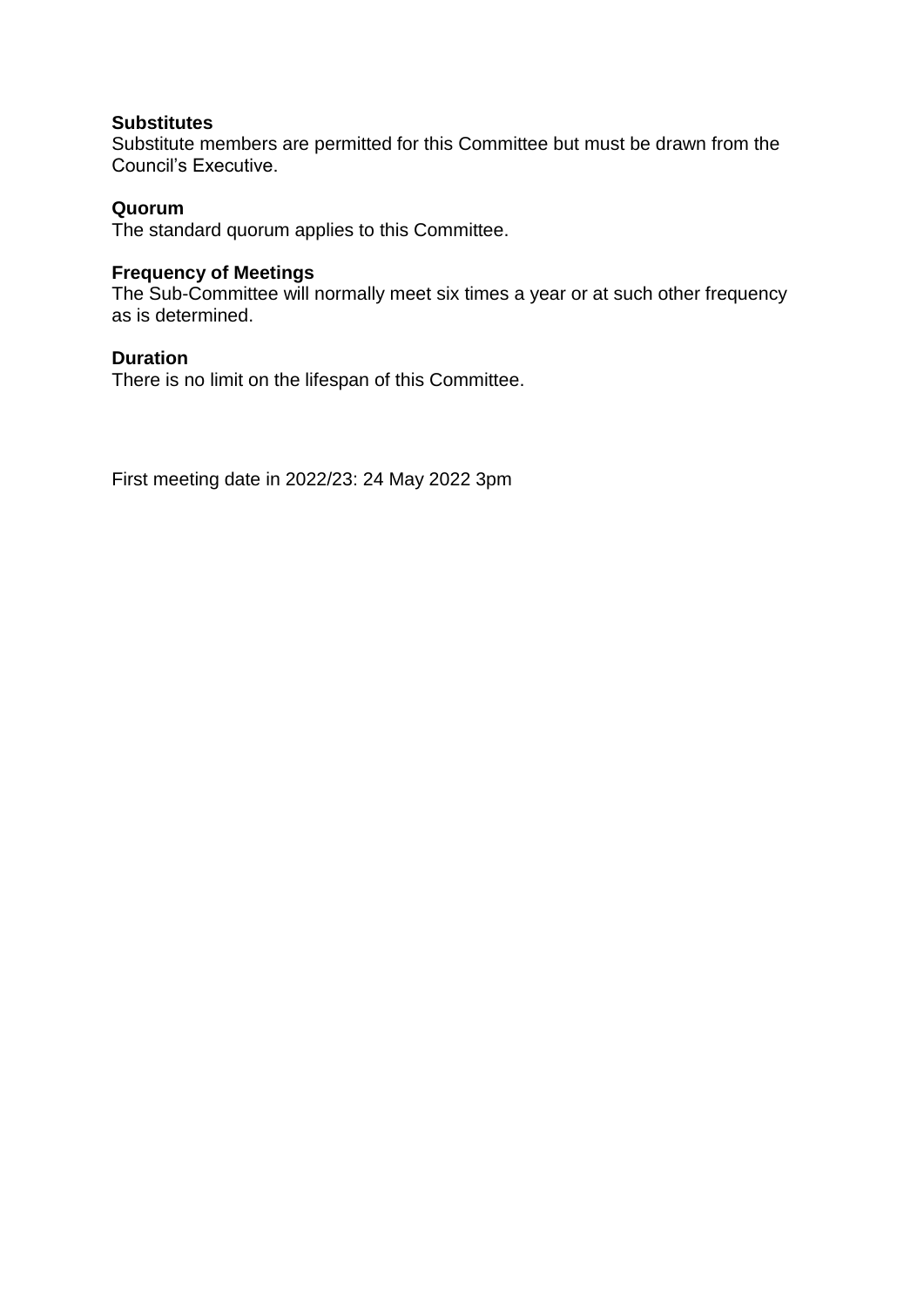## **City of Nottingham and Nottinghamshire Economic Prosperity Committee**

## **Terms of Reference**

## **1. Purpose**

1.1 To bring together local authorities in Nottingham and Nottinghamshire to agree and promote the key aspects of economic prosperity across the area, with a specific focus on shared priorities and securing investment.

## **2. Governance**

- 2.1 The Economic Prosperity Committee ("EPC") will act as a Joint Committee under Section 20(2)(E) of the Local Government Act 2000 and pursuant to Regulation 11 of the Local Authorities (Arrangement for the Discharge of Functions) (England) Regulations 2012.
- 2.2 The EPC will comprise the local authorities within the Nottinghamshire area: Ashfield District Council, Bassetlaw District Council, Broxtowe Borough Council, Gedling Borough Council, Mansfield District Council, Newark and Sherwood District Council, Nottingham City Council, Nottinghamshire County Council and Rushcliffe Borough Council ("constituent authorities").
- 2.3 Political Proportionality rules will not apply to the EPC as so constituted.
- 2.4 The EPC will be a legally constituted body with powers delegated to it by the constituent authorities in the following areas:
	- a) to prioritise and make decisions on the use of the funding that the EPC may influence or control;
	- b) to review future governance requirements and delivery arrangements and how these can be best achieved in Nottingham and Nottinghamshire;
	- c) to have direct oversight of key economic growth focused projects and initiatives that the EPC has influence over the funding of or contributes to;
	- d) to have strategic oversight of other key growth focused projects and initiatives in Nottingham and Nottinghamshire.
	- The EPC will not hold funds or monies on behalf of the constituent authorities.
- 2.5 The EPC's work plan and the outcome of any wider review into alternative governance may require a change in the delegated powers and terms of reference of the EPC and any such change would require the approval of all the constituent authorities.
- 2.6 These terms of reference should be reviewed two years after their adoption or after any amendments.
- **3. Remit**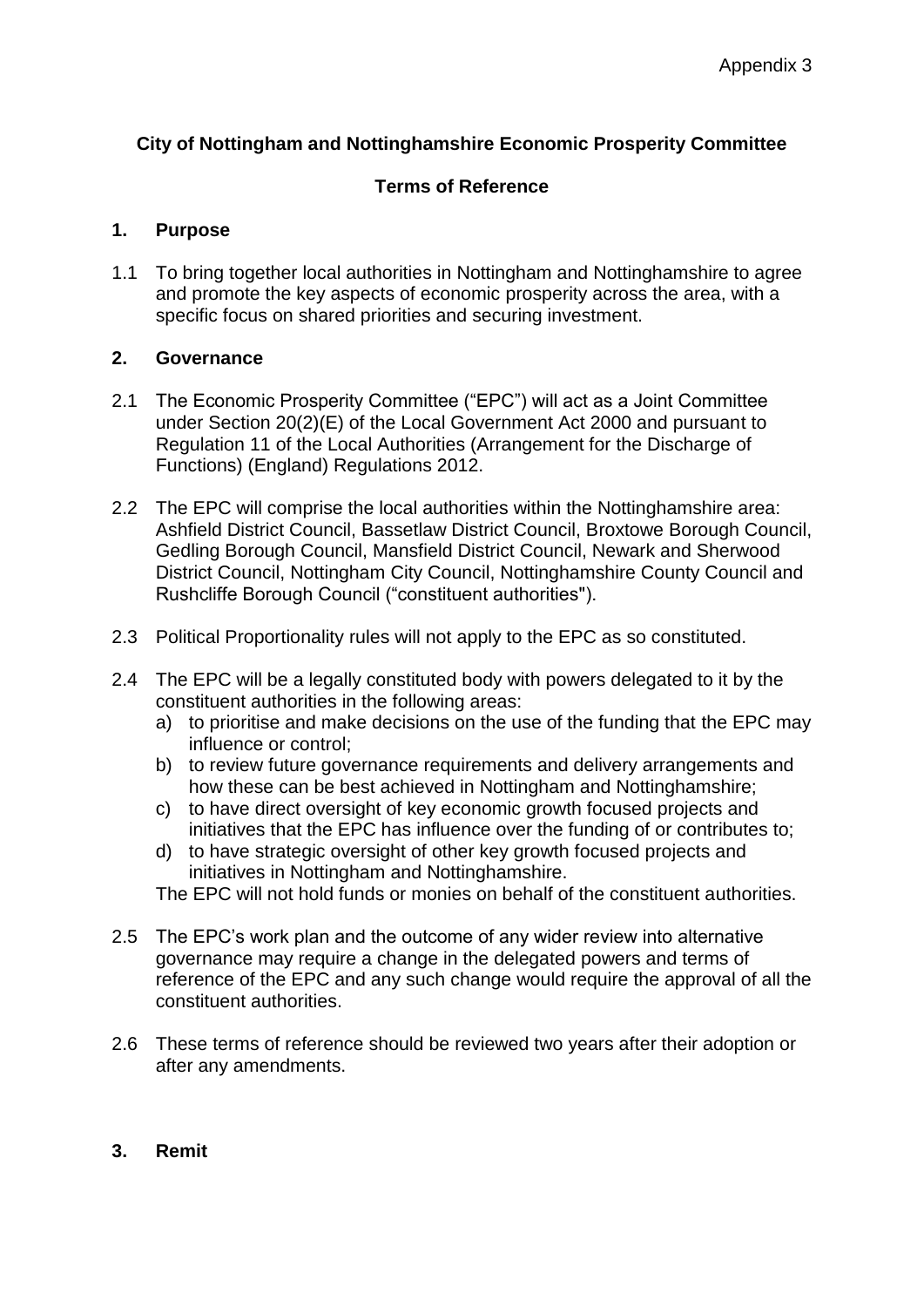- 3.1 The remit of the EPC will be:
	- a) to act as a local public sector decision making body for strategic economic growth;
	- b) to act as a conduit to other sub-regional and regional bodies such as the D2N2 Local Enterprise Partnership and the Midlands Engine;
	- c) to oversee the alignment of relevant local authority plans for economic prosperity;
	- d) to agree shared priorities and bids for funding, where appropriate, to existing and new funding sources such as Local Growth Funds, European Funds (until the end of the Brexit transition period) and the Shared Prosperity Fund (at the end of the Brexit transition period);
	- e) to monitor and evaluate projects and programmes of activity commissioned directly by the EPC;
	- f) to agree, monitor and evaluate spending priorities for the Nottinghamshire Business Rates Pool. (Only those constituent authorities that are members of the Pool would participate in this);
	- g) to communicate and, where unanimously agreed, to align activity across Nottingham and Nottinghamshire on a range of other key public priorities that affect citizens.

## **4. Membership**

- 4.1 One member from each constituent authority (such member to be the Leader/Elected Mayor or other executive member or committee chair from each constituent authority) and for the purposes of these terms of reference this member will be known as the principal member.
- 4.2 Each constituent authority to have a named substitute member who must be an executive member where the authority operates executive governance arrangements. In those constituent authorities where governance is by committee, that alternate member shall be as per that authority's rules of substitution. All constituent authorities must provide no less than twenty four hours' notice to either the Chair or the Secretary where a substitute member will be attending in place of the principal member. Regardless of any such notification, where both the principal member and the substitute member attends a meeting of the EPC the principal member shall be deemed as representing their authority by the Chair or Vice Chair.
- 4.3 In the event of any voting member of the EPC ceasing to be a member of the constituent authority which appointed him/her, the relevant constituent authority shall as soon as reasonably practicable appoint another voting member in their place.
- 4.4 Where a member of the EPC ceases to be a Leader / Elected Mayor of the constituent authority which appointed him/her or ceases to be a member of the Executive or Committee Chair of the constituent authority which appointed him/her, he/she shall also cease to be a member of the EPC and the relevant constituent authority shall as soon as reasonably practicable appoint another voting member in their place.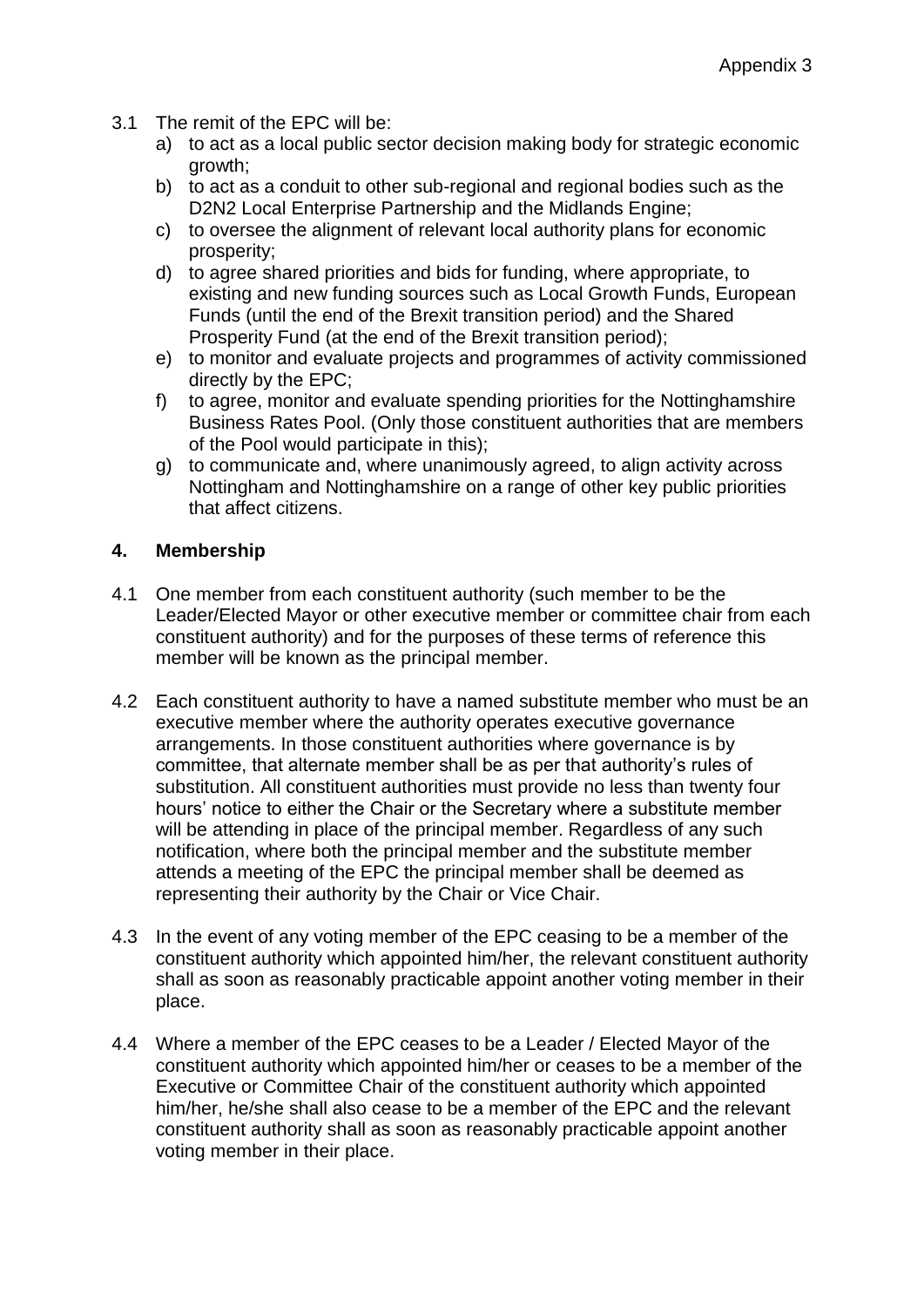- 4.5 Each constituent authority may remove its principal member or substitute member and appoint a different member or substitute as per that authority's rules of substitution, and by providing twenty-four hours' notice to the Chair or the Secretary. Co-options onto the Committee are not permitted.
- 4.6 Each constituent authority may individually terminate its membership of the EPC by providing twelve months written notice of its intent to leave the EPC to the Chair or the Secretary. At the end of these twelve months, but not before, the authority will be deemed to no longer be a member of the EPC.
- 4.7 Where an authority has previously terminated its membership of the EPC it may rejoin the EPC with immediate effect on the same terms as existed prior to its departure, where the EPC agrees to that authority rejoining via a majority vote.

## **5. Quorum**

5.1 The quorum shall be 5 members. No business will be transacted at a meeting unless a quorum exists at the beginning of a meeting. If at the beginning of any meeting, the Chair or Secretary after counting the members present declares that a quorum is not present, the meeting shall stand adjourned.

## **6. Chair and Vice Chair**

- 6.1 The Chair of the EPC will rotate annually between the principal member of the City of Nottingham and the principal member of Nottinghamshire County Council. The position of Vice Chair shall be filled by the principal member of one of the district/borough council members of the EPC and this role will rotate annually between district/borough councils. The Chair or in their absence the Vice Chair or in their absence the member of the EPC elected for this purpose, shall preside at any meeting of the EPC.
- 6.2 Appointments will be made in May of each year.
- 6.3 Where, at any meeting or part of a meeting of the EPC both the Chair and Vice Chair are either absent or unable to act as Chair or Vice Chair, the EPC shall elect one of the members of the EPC present at the meeting to preside for the balance of that meeting or part of the meeting, as appropriate. For the avoidance of doubt, the role of Chair and Vice Chair vests in the principal member concerned and in their absence the role of Chair or Vice Chair will not automatically fall to the relevant constituent authority's substitute member.

# **7. Voting**

- 7.1 One member, one vote for each constituent authority.
- 7.2 All questions shall be decided by a majority of the votes of the members present, the Chair having the casting vote in addition to their vote as a member of the Committee. Voting at meetings shall be by show of hands.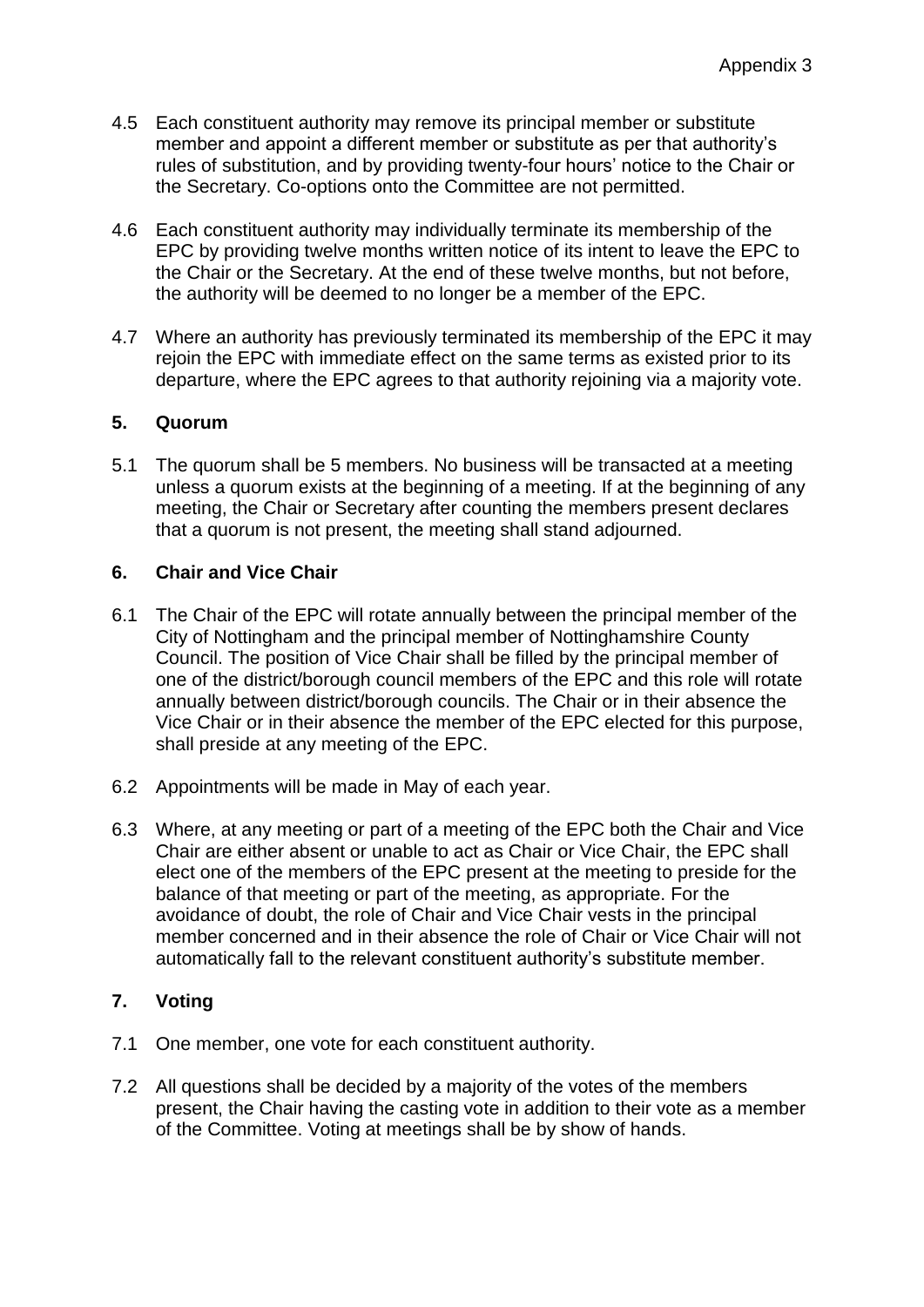7.3 On the requisition of any two Members, made before the vote is taken, the voting on any matter shall be recorded by the Secretary so as to show how each Member voted and there shall also be recorded the name of any Member present who abstained from voting.

## **8. Sub-Committees and Advisory Groups**

- 8.1 The EPC may appoint sub-committees from its membership as required to enable it to execute its responsibilities effectively and may delegate tasks and powers to the sub-committee as it sees fit.
- 8.2 The EPC may set up advisory groups as required to enable it to execute its responsibilities effectively and may delegate tasks as it sees fit to these bodies, which may be formed of officers or members of the constituent authorities or such third parties as the EPC considers appropriate.

## **9. Hosting and Administration**

- 9.1 The EPC will be hosted by the same authority as the Chair. The Director of Legal and Democratic Services from that authority shall be Secretary to the Committee ("the Secretary"). The Host Authority will also provide s151 and Monitoring Officer roles and legal advice to the EPC. The administrative costs of supporting the committee will be met equally by the constituent authorities, with each authority being responsible for receiving and paying any travel or subsistence claims from its own members.
- 9.2 The functions of the Secretary shall be:
	- a) to maintain a record of membership of the EPC and any sub-committees or advisory groups appointed;
	- b) to publish and notify the proper officers of each constituent authority of any anticipated "key decisions" to be taken by the EPC to enable the requirements as to formal notice of key decisions as given under the Local Authorities (Executive Arrangements) (Meetings and Access to Information) (England) Regulations 2012 to be met;
	- c) to carry out such notification to and consultation with members of any appointing constituent authority as may be necessary to enable the EPC to take urgent "key decisions" in accordance with the requirements of the Local Authorities (Executive Arrangements) (Meetings and Access to Information ) (England) Regulations 2012;
	- d) to summon meetings of the EPC or any sub-committees or advisory groups;
	- e) to prepare and send out the agenda for meetings of the EPC or any subcommittees or advisory groups; in consultation with the Chair and the Vice Chair of the Committee (or sub-committee/ advisory group);
	- f) to keep a record of the proceedings of the EPC or any sub-committees or advisory groups, including those in attendance, declarations of interests, and to publish the minutes;
	- g) to take such administrative action as may be necessary to give effect to decisions of the EPC or any sub-committees or advisory groups;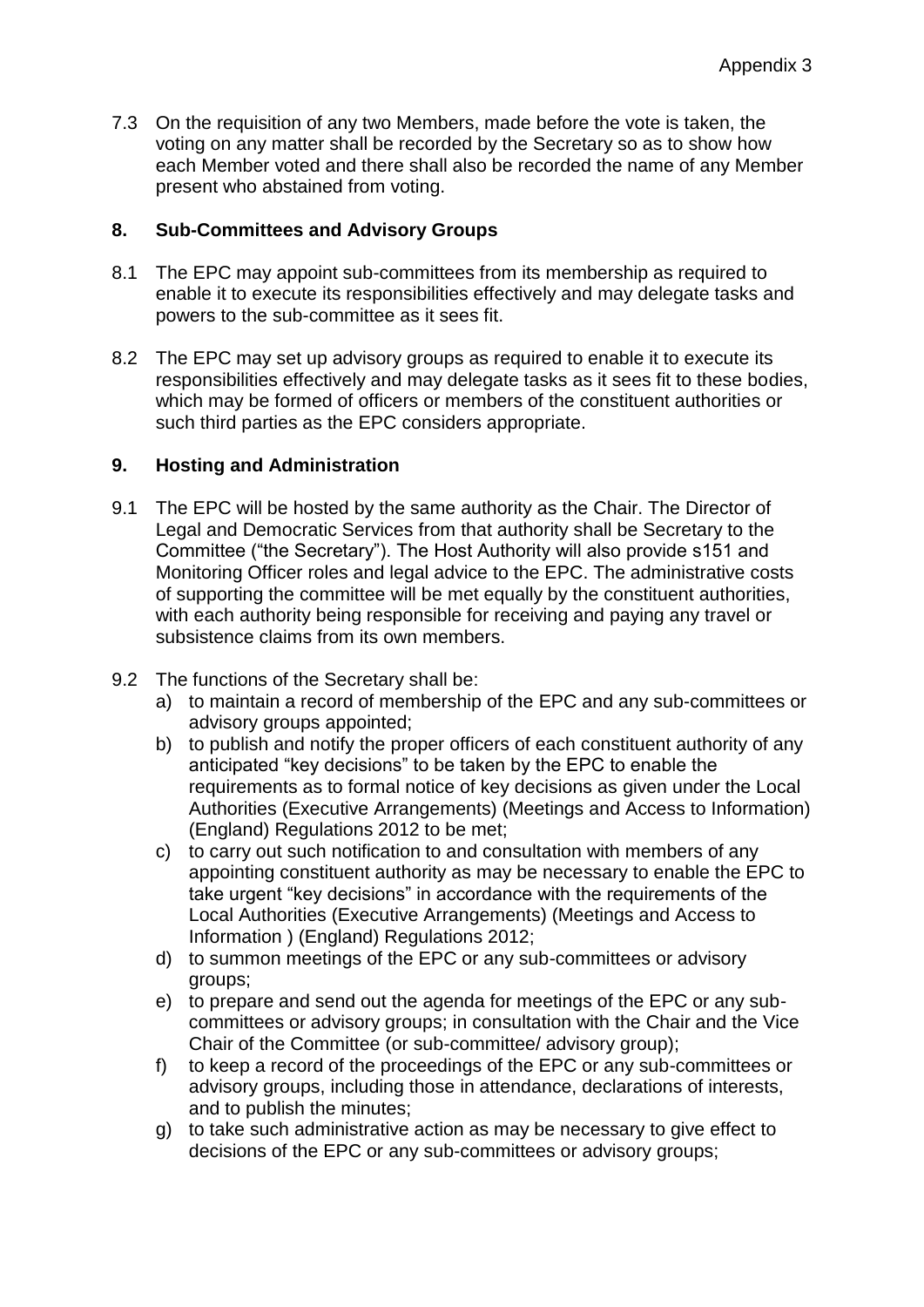h) to perform such other functions as may be determined by the EPC from time to time.

## **10. Meetings**

- 10.1 The EPC will meet no less than quarterly and meetings will be aligned where necessary with deadlines for decisions on resources and investment plans.
- 10.2 Meetings will be held at such times, dates and places as may be notified to the members of the EPC by the Secretary, being such time, place and location as the EPC shall from time to time resolve. Meeting papers will be circulated five clear working days in advance of any meeting. The Chair may choose to accept or reject urgent items that are tabled at any meeting.
- 10.3 Additional ad hoc meetings may be called by the Secretary, in consultation, where practicable, with the Chair and Vice Chair of the Committee, in response to receipt of a request in writing, which request sets out an urgent item of business within the functions of the EPC, addressed to the Secretary:
	- a) from and signed by two members of the EPC, or
	- b) from the Chief Executive of any of the constituent authorities.
- 10.4 Urgent, virtual meetings facilitated via teleconference, video conferencing or other remote working methodologies may be called by the Secretary, in consultation, where practicable, with the Chair and Vice Chair of the EPC, in response to receipt of a request in writing, which request sets out an urgent item of business within the functions of the EPC, addressed to the Secretary:
	- a) from and signed by two members of the EPC; or
	- b) from the Chief Executive of any of the constituent authorities.

Any such virtual meeting must comply with the access to information provisions and enable public access to proceedings.

- 10.5 The Secretary shall settle the agenda for any meeting of the EPC after consulting, where practicable, the Chair or in their absence the Vice Chair; and shall incorporate in the agenda any items of business and any reports submitted by:
	- a) the Chief Executive of any of the constituent authorities;
	- b) the Chief Finance Officer to any of the constituent authorities;
	- c) the Monitoring Officer to any of the constituent authorities;
	- d) the officer responsible for economic development at any of the constituent authorities; or
	- e) any two Members of the EPC.
- 10.6 The EPC shall, unless the person presiding at the meeting or the EPC determines otherwise in respect of that meeting, conduct its business in accordance with the procedure rules set out in paragraph 13 below.

#### **11. Access to Information**

11.1 Meetings of the EPC will be held in public except where confidential or exempt information, as defined in the Local Government Act 1972, is being discussed.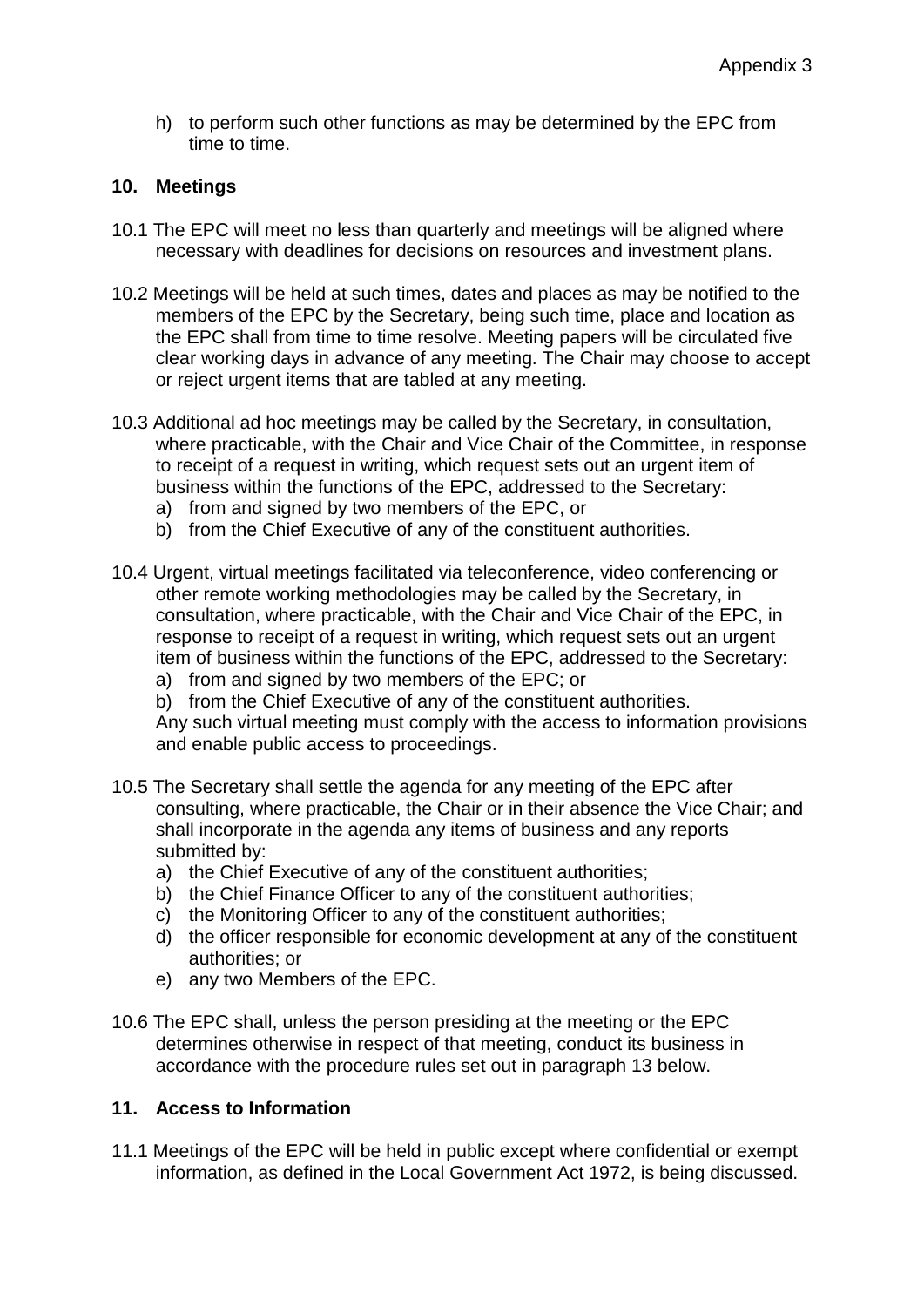- 11.2 These rules do not affect any more specific rights to information contained elsewhere under the law.
- 11.3 The Secretary will ensure that the relevant legislation relating to access to information is complied with. Each constituent authority is to co-operate with the Secretary in fulfilling any requirements.
- 11.4 Any Freedom of Information or Subject Access Requests received by the EPC should be directed to the relevant constituent authority(s) for that authority to deal with in the usual way, taking account of the relevant legislation. Where the request relates to information held by two or more constituent authorities, they will liaise with each other before replying to the request.

### **12. Attendance at meetings**

- 12.1 The Chair may invite any person, whether a member or officer of one of the constituent authorities or a third party, to attend the meeting and speak on any matter before the EPC.
- 12.2 Third parties may be invited to attend the EPC on a standing basis following a unanimous vote of those present and voting.
- 12.3 Where agenda items require independent experts or speakers, the Officer or authority proposing the agenda item should indicate this to the Secretary and provide the Secretary with details of who is required to attend and in what capacity. The participation of independent experts or speakers in EPC meetings will be subject to the discretion of the Chair.

#### **13. Procedure Rules**

- 13.1 Attendance
	- 13.1.1 At every meeting, it shall be the responsibility of each member to enter their name on an attendance record provided by the Secretary from which attendance at the meeting will be recorded.
- 13.2 Order of Business
	- 13.2.1 Subject to paragraph 13.2.2, the order of business at each meeting of the EPC will be:
		- i. Apologies for absence
		- ii. Declarations of interests
		- iii. Approve as a correct record and sign the minutes of the last meeting
		- iv. Matters set out in the agenda for the meeting which will clearly indicate which are key decisions and which are not
		- v. Matters on the agenda for the meeting which, in the opinion of the Secretary are likely to be considered in the absence of the press and public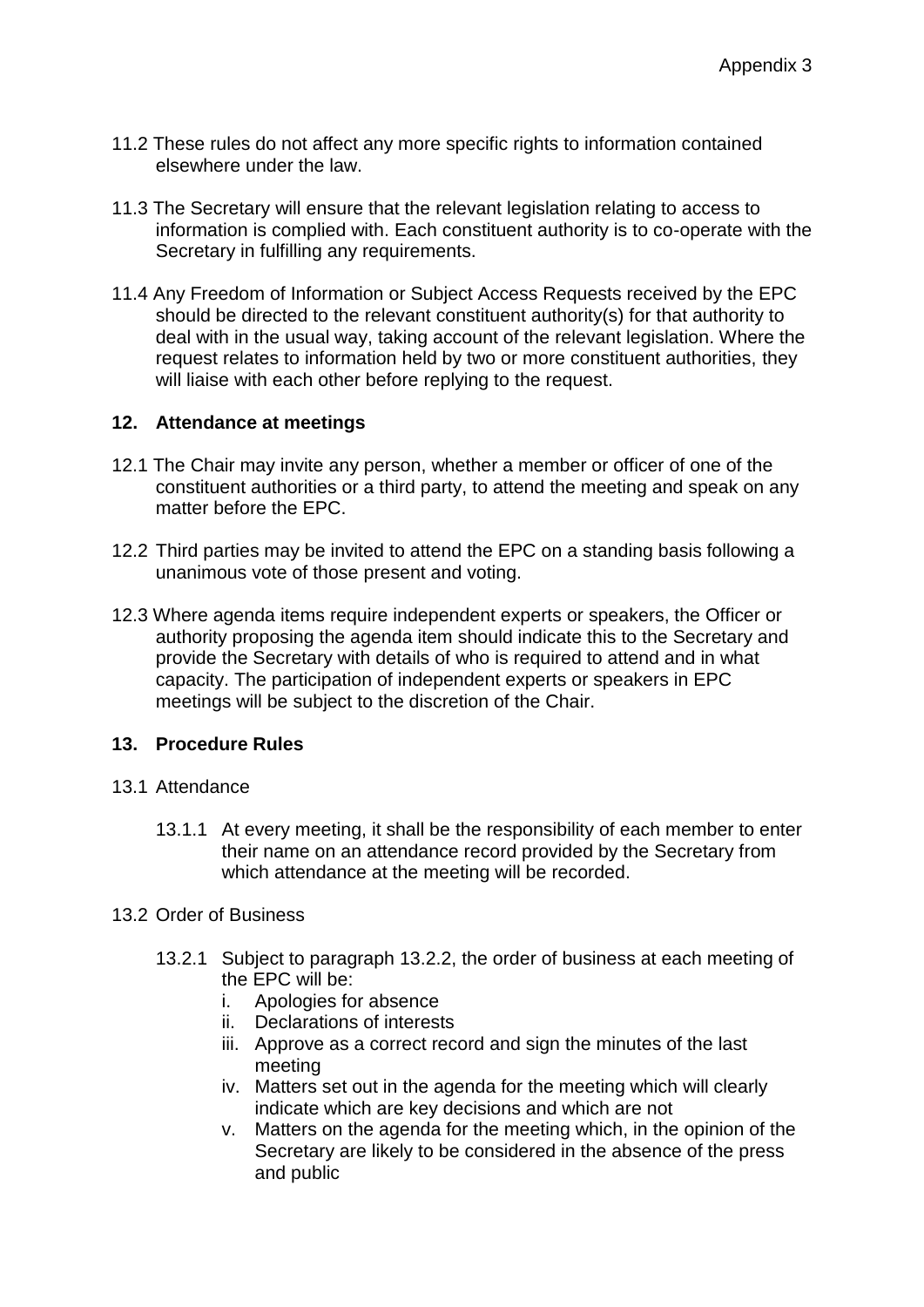- 13.2.2 The person presiding at the meeting may vary the order of business at the meeting.
- 13.3 Disclosable Pecuniary Interests
	- 13.3.1 If a Member is aware that he/she has a disclosable pecuniary interest in any matter to be considered at the meeting, the Member must withdraw from the room where the meeting considering the business is being held:
		- a) in the case where paragraph 13.3.2 below applies, immediately after making representations, answering questions or giving evidence;
		- b) in any other case, wherever it becomes apparent that the business is being considered at that meeting;
		- c) unless the Member has obtained a dispensation from their own authority's Standards Committee or Monitoring Officer. Such dispensation to be notified to the Secretary prior to the commencement of the meeting.
	- 13.3.2 Where a member has a disclosable pecuniary interest in any business of the EPC, the Member may attend the meeting (or a sub –committee or advisory group of the committee) but only for the purpose of making representations, answering questions or giving evidence relating to the business, provided that the public are also allowed to attend the meeting for the same purpose, whether under a statutory right or otherwise.

#### 13.4 Minutes

13.4.1 There will be no discussion or motion made in respect of the minutes other than except as to their accuracy. If no such question is raised or if it is raised then as soon as it has been disposed of, the Chair shall sign the minutes.

## 13.5 Rules of Debate

13.5.1 Respect for the Chair

A Member wishing to speak shall address the Chair and direct their comments to the question being discussed. The Chair shall decide the order in which to take representations from members wishing to speak and shall decide all questions of order. Their ruling upon all such questions or upon matters arising in debate shall be final and shall not be open to discussion.

13.5.2 Motions / Amendments

A motion or amendment shall not be discussed unless it has been proposed and seconded. When a motion is under debate no other motion shall be moved except the following:

- i. To amend the motion
- ii. To adjourn the meeting
- iii. To adjourn the debate or consideration of the item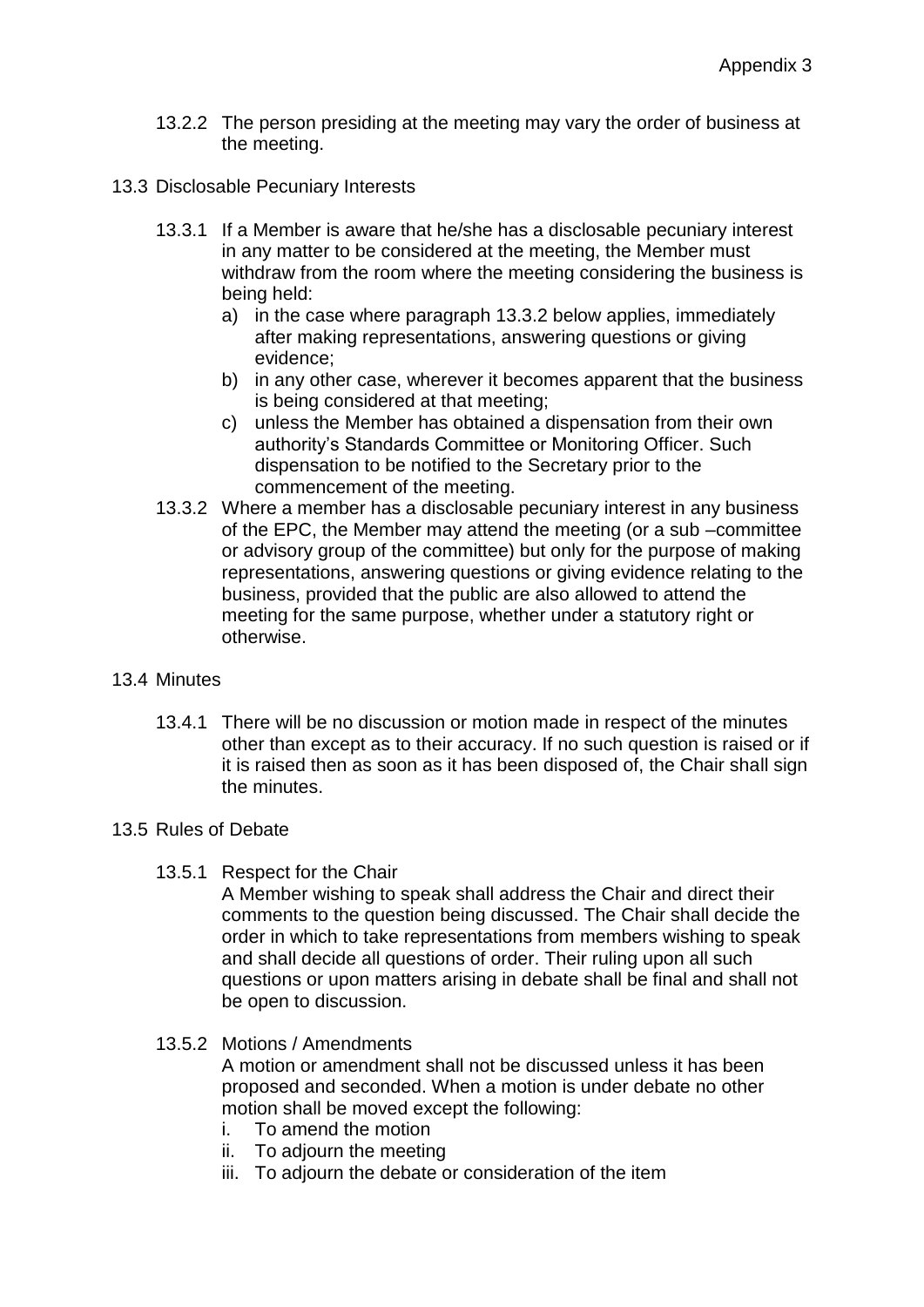- iv. To proceed to the next business
- v. That the question now be put
- vi. That a member be not further heard or do leave the meeting
- vii. To exclude the press and public under Section 100A of the Local Government Act 1972
- 13.6 Conduct of Members
	- 13.6.1 Members of the EPC will be subject to their own authority's Code of Conduct.

## **14. Application to Sub-Committees**

14.1 The procedure rules and also the Access to Information provisions set out at paragraph 11 shall apply to meetings of any sub-committees of the EPC.

## **15. Scrutiny of decisions**

15.1 Each constituent authority which operates executive arrangements will be able to scrutinise the decisions of the EPC in accordance with that constituent authority's overview and scrutiny arrangements.

## **16. Winding up of the EPC**

16.1 The EPC may be wound up immediately by a unanimous vote of all constituent authorities.

## **17. Amendment of this Constitution**

17.1 This Constitution can only be amended by resolution of each of the constituent authorities.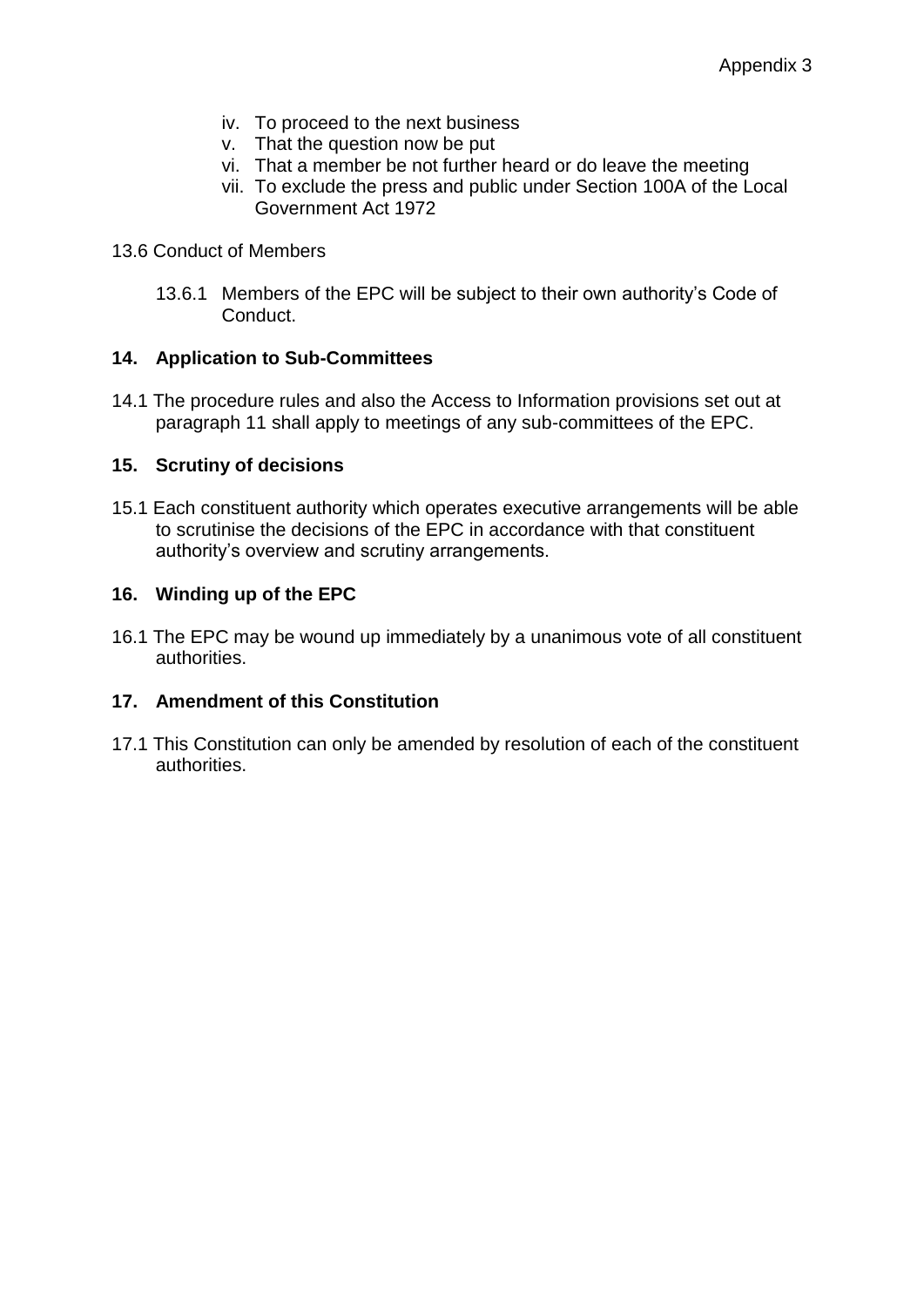# **East Midlands Shared Services Joint Committee**

## **Terms of Reference**

Subject to the terms of the East Midlands Shared Services (EMSS) Partnership Agreement to:

- (a) oversee and provide strategic direction for the development, implementation and on-going operation of EMSS;
- (b) ensure the effective delivery of the shared service functions in accordance with the terms of the agreement;
- (c) monitor the effectiveness of those arrangements and make recommendations to the Member Authorities e.g. in the event of any changes to legislation, developments in best practice or the requirements imposed on Member Authorities;
- (d) on an annual basis, agree a three year business plan for EMSS including:
	- service delivery, service development and financial objectives;
	- performance improvement & efficiency targets;
	- staffing;
	- business continuity planning;
	- risk management.
- (e) set annual capital, revenue and staffing budgets for EMSS and no later than 1st December in each year submit these to the Member Authorities for approval as part of the business plan;
- (f) monitor the operational performance of EMSS on a quarterly basis;
- (g) ensure service delivery is in accordance with the key performance indicators and agreed national, regional and local priorities;
- (h) ensure effective action is taken to remedy any under-performance in the delivery of services;
- (i) monitor the financial performance of EMSS quarterly report and monthly updates;
- (j) determine the arrangements for support services in agreement with the Host Authority and in consultation with the Head of Shared Service;
- (k) produce an annual report to the member Authorities by no later than 30th June in each year covering the performance of EMSS in the 12 month period ending on the preceding 31st March;
- (l) co-operate with and participate in overview and scrutiny exercises of the Member Authorities into the activities of EMSS;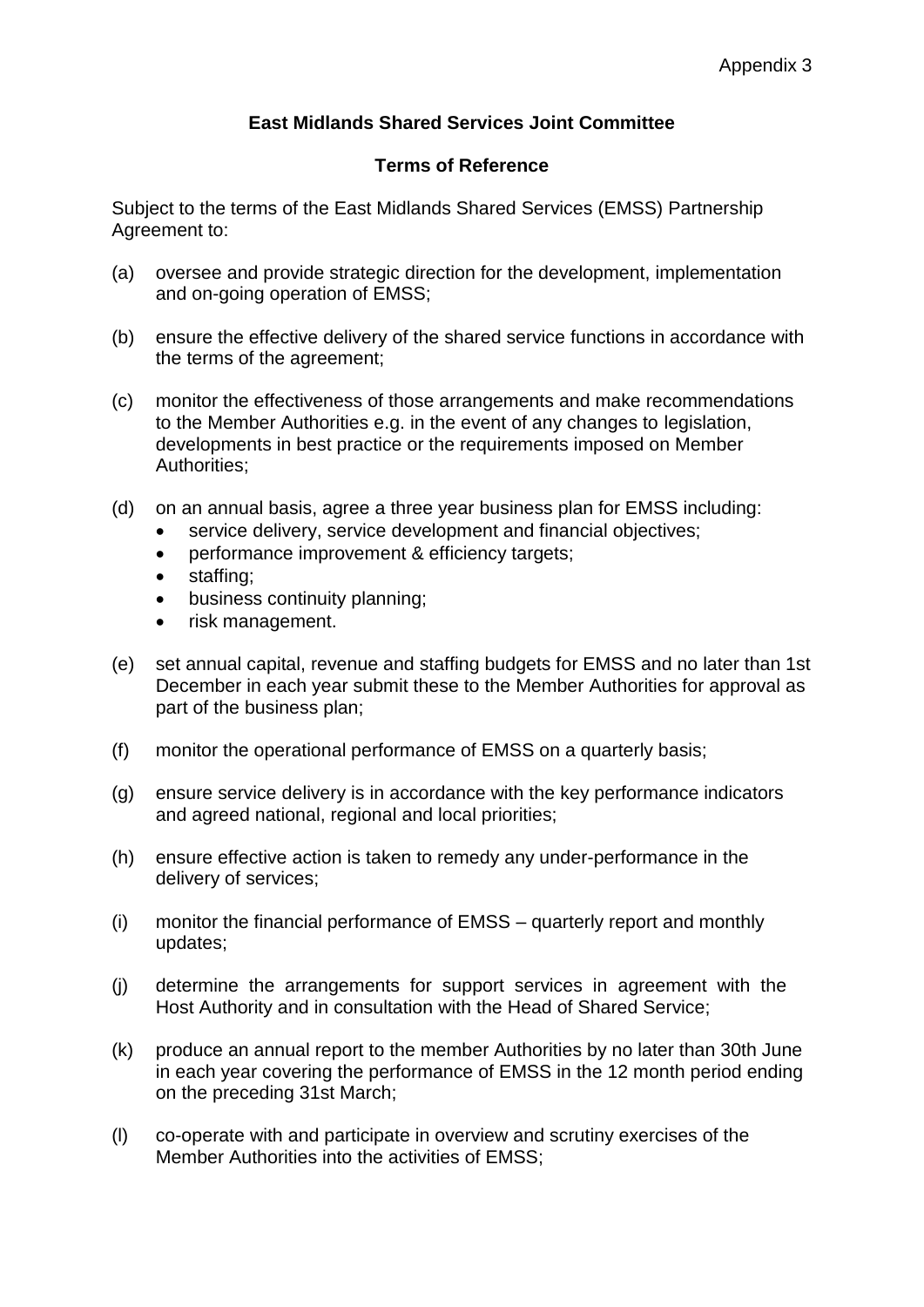(m) review the operation and effectiveness of the shared service arrangements at least every two years, consider ways in which the Shared Services partnership can be expanded and make recommendations to the Member Authorities as appropriate.

## **Rules for Conduct of Meetings and Proceedings of the Joint Committee**

Preamble: the Joint Committee shall follow the normal arrangements which apply to the proceedings of local government committees with the following additional provisions applying:

## **1. Annual Meeting**

- 1.1 The Joint Committee shall in every year hold an Annual Meeting.
- 1.2 The first meeting held after the Annual Meeting of all the Member Authorities in any year shall be the Annual Meeting.
- 1.3 The Joint Committee may in every year hold in addition to the Annual Meeting such other meetings as they may determine.

## **2. Membership**

- 2.1 The membership of the Joint Committee to comprise four elected members, two being drawn from each Council's Executive.
- 2.2 Each Authority will have the right to appoint a substitute elected member drawn from their Executive to attend any meeting of the Joint Committee in place of an appointed elected member provided that the Secretary shall be given at least 24 hours notice of any such appointment.

## **3. Appointment of Chairman, Vice Chairman, Secretary and Treasurer**

- 3.1 The Joint Committee shall appoint one of its Members to be Chairman of the Joint Committee who shall subject to paragraph 3.2 and, unless he resigns his office or ceases to be a member of the Joint Committee, continue in office for a period of 24 months or until his successor becomes entitled to act.
- 3.2 The first Chairman of the Joint Committee shall be a person nominated by Nottingham City and shall hold office for the period up to 31st May 2013.
- 3.3 The Chairmanship of the Joint Committee following the initial appointment by Nottingham City shall rotate between Leicestershire and Nottingham City on a two year cycle.
- 3.4 The Joint Committee shall appoint one of its Members to be Vice Chairman of the Joint Committee who shall subject to paragraph 3.5 and, unless he resigns his office or ceases to be a member of the Joint Committee, continue in office for a period of 24 months or until his successor becomes entitled to act.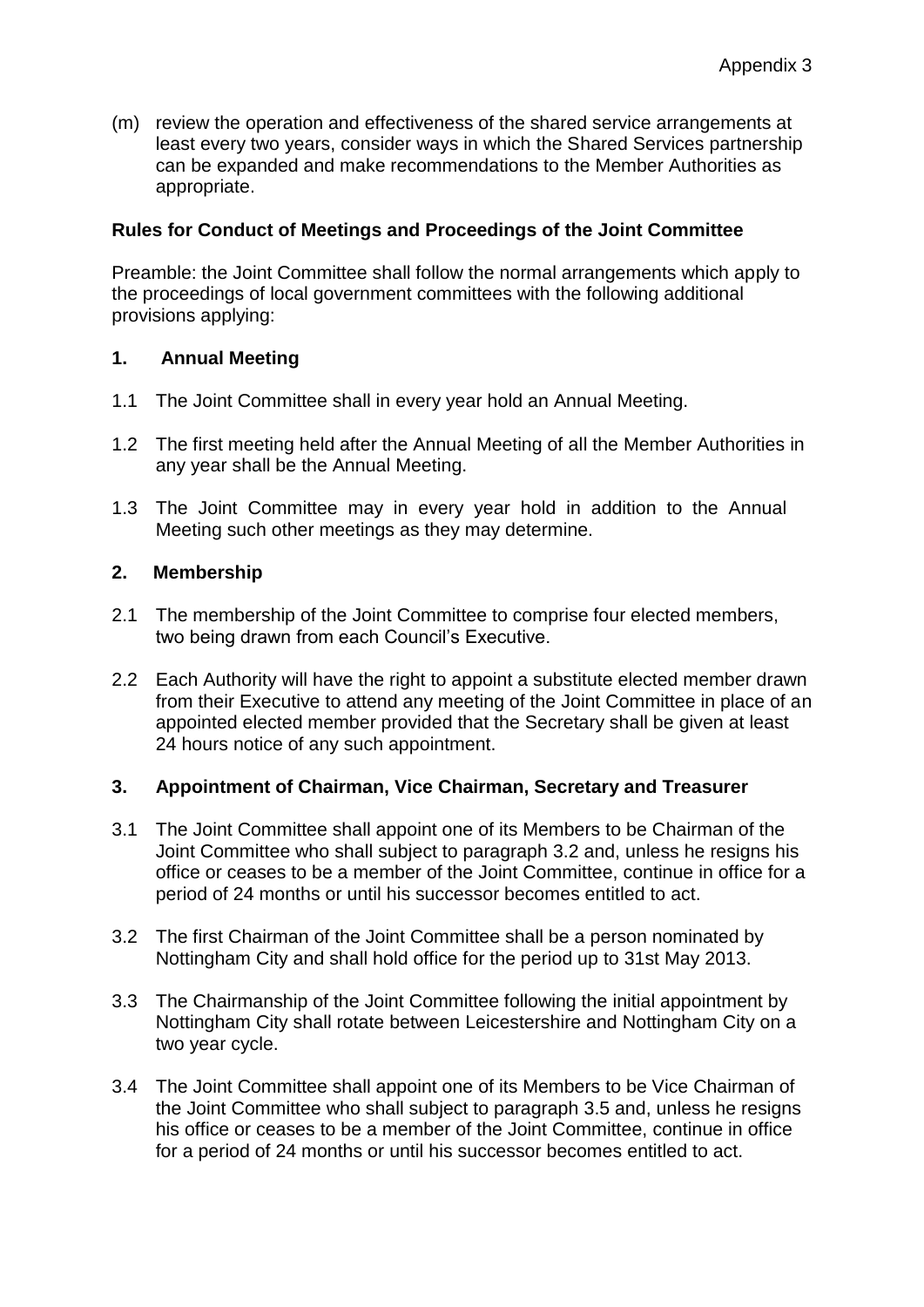- 3.5 The first Vice Chairman of the Joint Committee shall be a person nominated by Leicestershire and shall hold office for the period up to 31st May 2013.
- 3.6 The Vice Chairmanship of the Joint Committee following the initial appointment by Leicestershire shall rotate between Nottingham City and Leicestershire on a two year cycle.
- 3.7 The role of Secretary and Treasurer to the Joint Committee will be provided by Nottingham City Council.

## **4. Casual Vacancies**

4.1 On a casual vacancy occurring in the office of Chairman or Vice Chairman of the Joint Committee the vacancy shall be filled by the appointment by the Joint Committee of one of their members at the next meeting and the person so appointed shall hold office until the date upon which the person in whose place he is appointed would regularly have retired.

## **5. Calling of Meetings**

- 5.1 The Secretary of the Joint Committee shall summon the members to such meetings as may:
	- 5.1.1 have been agreed in accordance with paragraph 1.3;
	- 5.1.2 be called by the Chairman of the Joint Committee or, if the office of Chairman is vacant, the Vice Chairman of the Joint Committee at any time;
	- 5.1.3 be requisitioned by any two members of the Joint Committee giving notice in writing signed by them to the Secretary of the Joint Committee specifying the nature of the business to be transacted; or
	- 5.1.4 be requisitioned by any Member Authority giving notice in writing to the Secretary of the Joint Committee specifying the nature of the business to be transacted and signed by the Chief Executive or proper officer of the Member Authority.
- 5.2 Unless the persons giving notice requisitioning a meeting in accordance with paragraph 5.1.3 or paragraph 5.1.4 agree otherwise any meeting consequent upon such a requisition shall so far as practicable be held within 10 working days of the date of the receipt of the requisition by the Secretary to the Joint Committee.
- 5.3 At least five clear working days before a meeting of the Joint Committee:
	- 5.3.1 notice of the time and place of the intended meeting shall be published at the offices of both Leicestershire and Nottingham City: and
	- 5.3.2 a summons to attend the meeting, specifying the agenda for that meeting and signed by the Secretary to the Joint Committee shall be sent to:
		- 5.3.2.1 every member of the Joint Committee; and
		- 5.3.2.2 the proper officer of every Member Authority by sending by first class mail to the principal office address of the Member Authority or by sending an electronic copy by e- mail to any e-